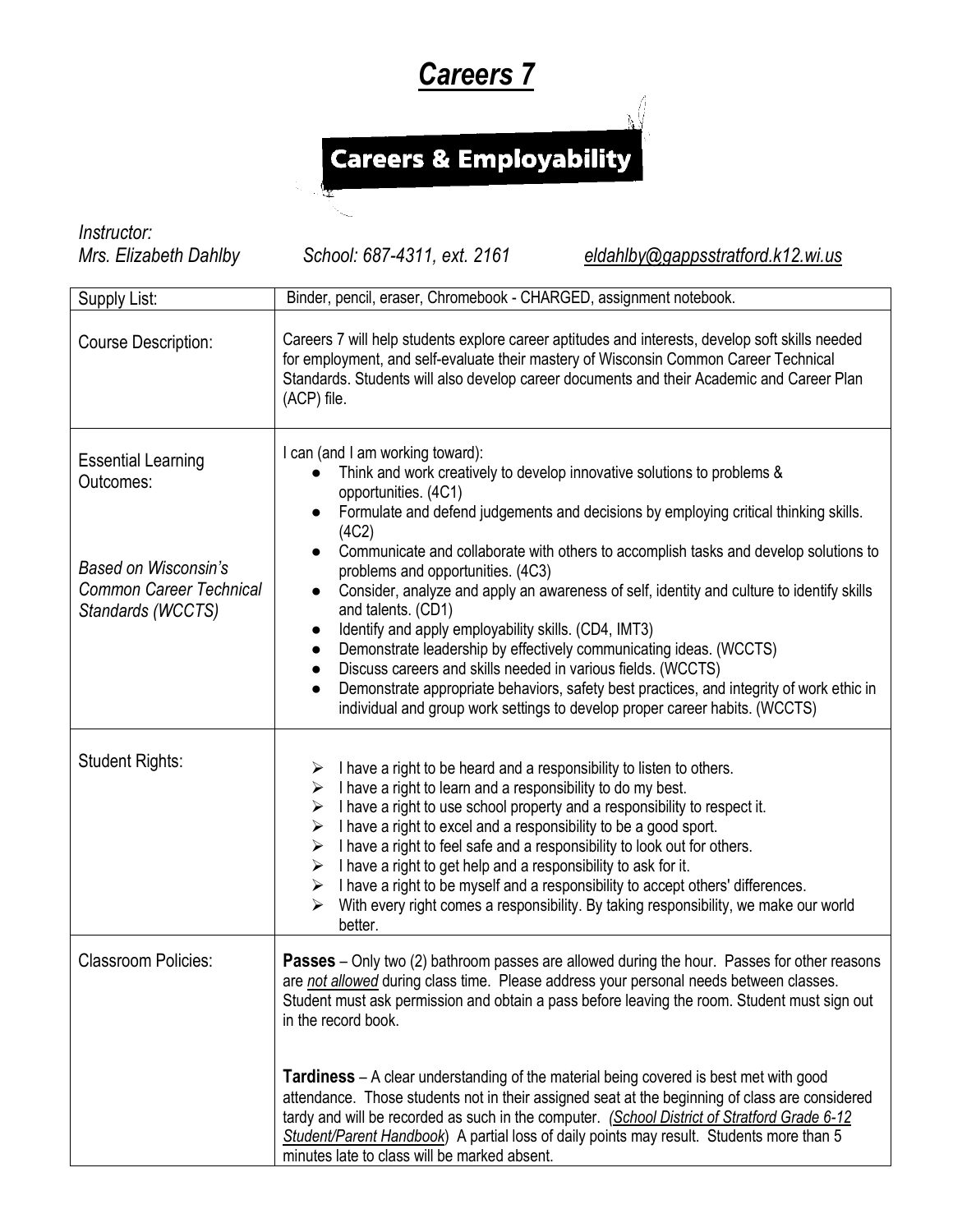|                                   | <b>Classroom Equipment</b> – Equipment in the classroom is to enhance the learning experience<br>of ALL students. Show respect to all equipment. Mistreatment of equipment will result in fines to<br>maintain or replace it, disciplinary action or both.                                                                                                                                                                                                                                                                                                                                                                                                                                                                                                                                                                                                                                                                                                                                                                                                                                                                                                                                                                                                                                                                                                                                                               |
|-----------------------------------|--------------------------------------------------------------------------------------------------------------------------------------------------------------------------------------------------------------------------------------------------------------------------------------------------------------------------------------------------------------------------------------------------------------------------------------------------------------------------------------------------------------------------------------------------------------------------------------------------------------------------------------------------------------------------------------------------------------------------------------------------------------------------------------------------------------------------------------------------------------------------------------------------------------------------------------------------------------------------------------------------------------------------------------------------------------------------------------------------------------------------------------------------------------------------------------------------------------------------------------------------------------------------------------------------------------------------------------------------------------------------------------------------------------------------|
|                                   | <b>Food &amp; Drink</b> – Due to Chrome-book us, food and drink are NOT ALLOWED in the<br>classroom.                                                                                                                                                                                                                                                                                                                                                                                                                                                                                                                                                                                                                                                                                                                                                                                                                                                                                                                                                                                                                                                                                                                                                                                                                                                                                                                     |
| Expectations:                     | In addition to the Tiger Classroom Pride Expectations matrix (attached), students are<br>expected to:<br>1. Complete assignments on time. Be sure to do ALL required steps.<br>2. Pick up after oneself in the classroom. If you use something, put it back. If you<br>dropped something, clean it up.<br>3. Keep track of your materials. Arrive at class with a CHARGED chrome book.<br>Make use of your binder to file notes and hand-outs. Take your materials with<br>you at the end of class.<br>4. Always ask and obtain a pass before leaving the room. Sign out in record book.<br>Only use cell phones in accordance with SDS Student/Parent Handbook rules.<br>5.<br>NO PHONES out in the classroom unless teacher's permission is granted.<br>6. Maintain a positive attitude, be supportive of each other, and work as a team.<br>7. Follow the Golden Rule:<br>Return Syllabus Acknowledgement Form signed & dated by both student &<br>8.<br>parent/guardian.                                                                                                                                                                                                                                                                                                                                                                                                                                             |
| <b>Academic Integrity Policy:</b> | Academic dishonesty is plagiarism, submitting falsified or invented information as fact,<br>unauthorized use of tools, notes, textbooks or electronic devices on assessments, being<br>complicit in the act of allowing another student to copy work or copying another student's work<br>and submitting as your own. (School District of Stratford 6 - 12 Student/Parent Handbook)<br>Some class work will be expected to be done independently. Students who violate the<br>guidelines of such work will be handled on an individual basis. If a student is unclear whether<br>the work is group or independent work, it is the student's responsibility to ask. If you are<br>struggling with the work, please ask me for help. That's what I'm here for. Please be advised<br>that Athletic & Activity Code consequences also pertain to academic integrity violations.<br>1st Offense: Dean of Students (Coaches/Advisors) and parents to be contacted. The student<br>may be allowed to redo the assignment/minor assessment for partial credit (up to 70%).<br>2 <sup>nd</sup> Offense: Principal, Dean of Students (Coaches/Advisors) and parents to be contacted. The<br>student receives a zero on the assignment/minor assessment with no opportunity to recover the<br>lost points.<br>3rd Offense: Same as 2nd offense. Additionally, the student could risk failing the course due to a<br>lack of points. |
| Grading:                          | Students will be challenged to demonstrate their knowledge through the use of multiple<br>intelligence themed projects and presentations to further develop their higher level thinking skills<br>and ability to use technology to communicate.                                                                                                                                                                                                                                                                                                                                                                                                                                                                                                                                                                                                                                                                                                                                                                                                                                                                                                                                                                                                                                                                                                                                                                          |
|                                   | Overall grading scheme for the trimester is as follows:<br>Formative Assessment: 20%<br><b>Summative Assessment: 80%</b><br>$+$<br>Participation and Worksheets<br>Tests, quizzes, projects                                                                                                                                                                                                                                                                                                                                                                                                                                                                                                                                                                                                                                                                                                                                                                                                                                                                                                                                                                                                                                                                                                                                                                                                                              |